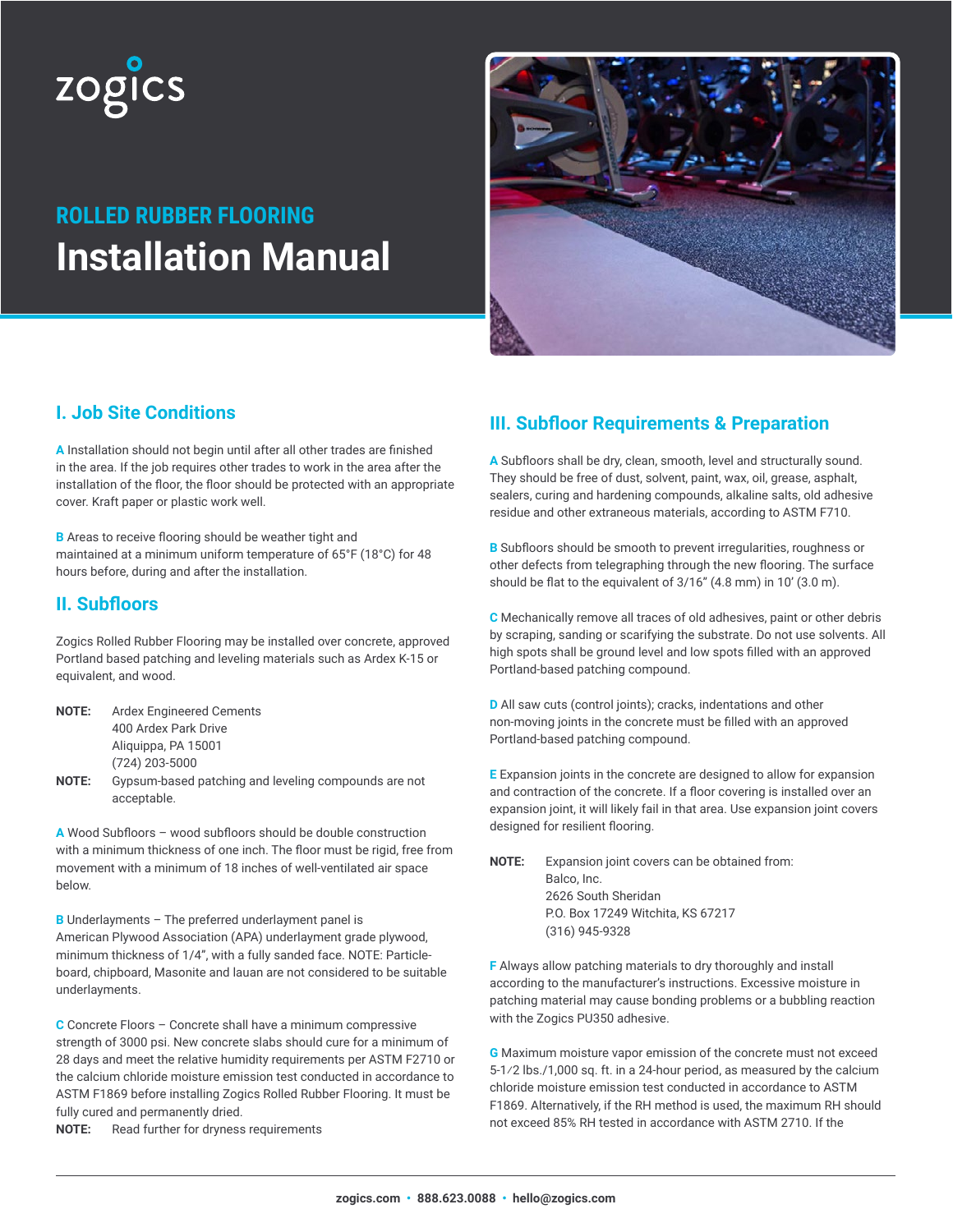# zogics

# **ROLLED RUBBER FLOORING Installation Manual**

emissions exceed limitations, the installation should not proceed until the problem has been corrected.

**H** It is essential that pH tests be taken on all concrete floors. If the pH is greater than 9, it must be neutralized prior to beginning the installation.

**I** Adhesive bond tests should be conducted in several locations throughout the area. Glue down 3' x 3' test pieces of the flooring with the recommended adhesive and trowel. Allow to set for 72 hours before attempting to remove. A sufficient amount of force should be required to remove the flooring and, when removed, there should be adhesive residue on the subfloor and on the back of the test pieces.

**NOTE:** This product is suitable for installation over a radiant heat source.

## **IV. Material Storage & Handling**

**A** Material should be delivered to the job site in its original, unopened packaging with all labels intact.

**B** Roll material should always be stored laying down. Storing rubber on end will curl the edges resulting in permanent memory of the material. All edges with memory curl must be straight edge cut before installation. Do not store rolls higher than 4 rolls or more than six months. Material should only be stored on a clean, dry, smooth surface.

**C** Inspect all materials for visual defects before beginning the installation. No labor claim will be honored on material installed with visual defects. Verify the material delivered is the correct style, color and amount. Any discrepancies must be reported immediately before beginning installation.

**D** The material and adhesive must be acclimated at room temperature for a minimum of 24 hours before starting installation.

**E** All Zogics Rolled Rubber Flooring rolls must be unrolled and installed in the same direction. Laying rolls in the opposite direction will cause color variations between the rolls.

**F** Roll material is stretched slightly during the manufacturing process. At the job site, the installer should allow all cuts to relax for a minimum of two hours before installing. Shaking the material once it is unrolled can help it to relax.

#### **HAZARDS:**

#### **SILICA WARNING**

Concrete, floor patching compounds, toppings and leveling compounds can contain free crystalline silica. Cutting, sawing, grinding or drilling can produce respirable crystalline silica (particles 1-10 micrometers). Classified by OSHA as an IA carcinogen, respirable silica is known to cause silicosis and other respiratory diseases. Avoid actions that may

cause dust to become airborne. Use local or general ventilation or provide protective equipment to reduce exposure to below the applicable exposure limits.

#### **ASBESTOS WARNING**

Resilient flooring, backing, lining felt, paint or asphaltic "cutback" adhesives can contain asbestos fibers. Avoid actions that cause dust to become airborne. Do not sand, dry sweep, dry scrape, drill, saw, beadblast or mechanically chip or pulverize. Regulations may require that the material be tested to determine the asbestos content. Consult the document "Recommended Work Practices for Removal of Existing Resilient Floor Coverings" available from the Resilient Floor Covering Institute.

#### **LEAD WARNING**

Certain paints can contain lead. Exposure to excessive amounts of lead dust presents a health hazard. Refer to applicable federal, state and local laws and the publication "Lead Based Paint: Guidelines for Hazard Identification and Abatement in Public and Indian Housing" available from the United States Department of Housing and Urban Development.

### **V. Installation – Roll Material**

**A** Make the assumption that the walls you are butting against are not straight or square. Using a chalk line, make a starting point for an edge of the flooring to follow.

**B** Remove the Zogics Rolled Rubber Flooring from the shrink-wrap and unroll it onto the floor. Lay the Rolled Rubber Flooring on the floor in a way that will use your cuts efficiently. Cut all rolls at the required length, including enough to run up the wall.

**C** Allow the cuts to relax in position for a minimum of two hours. 24 hours is preferred.

**D** Place the edge of the first roll along the chalk line.

**E** Position the second roll with no more than a 1/16" overlap over the first roll at the seam. Work the material back to eliminate the overlap. This procedure will leave tight seams and eliminate any gaps.

**F** Repeat for each consecutive roll necessary to complete the area or those rolls that will be installed that day.

*Please contact Zogics (888.623.0088) for specific instructions for these applications.*